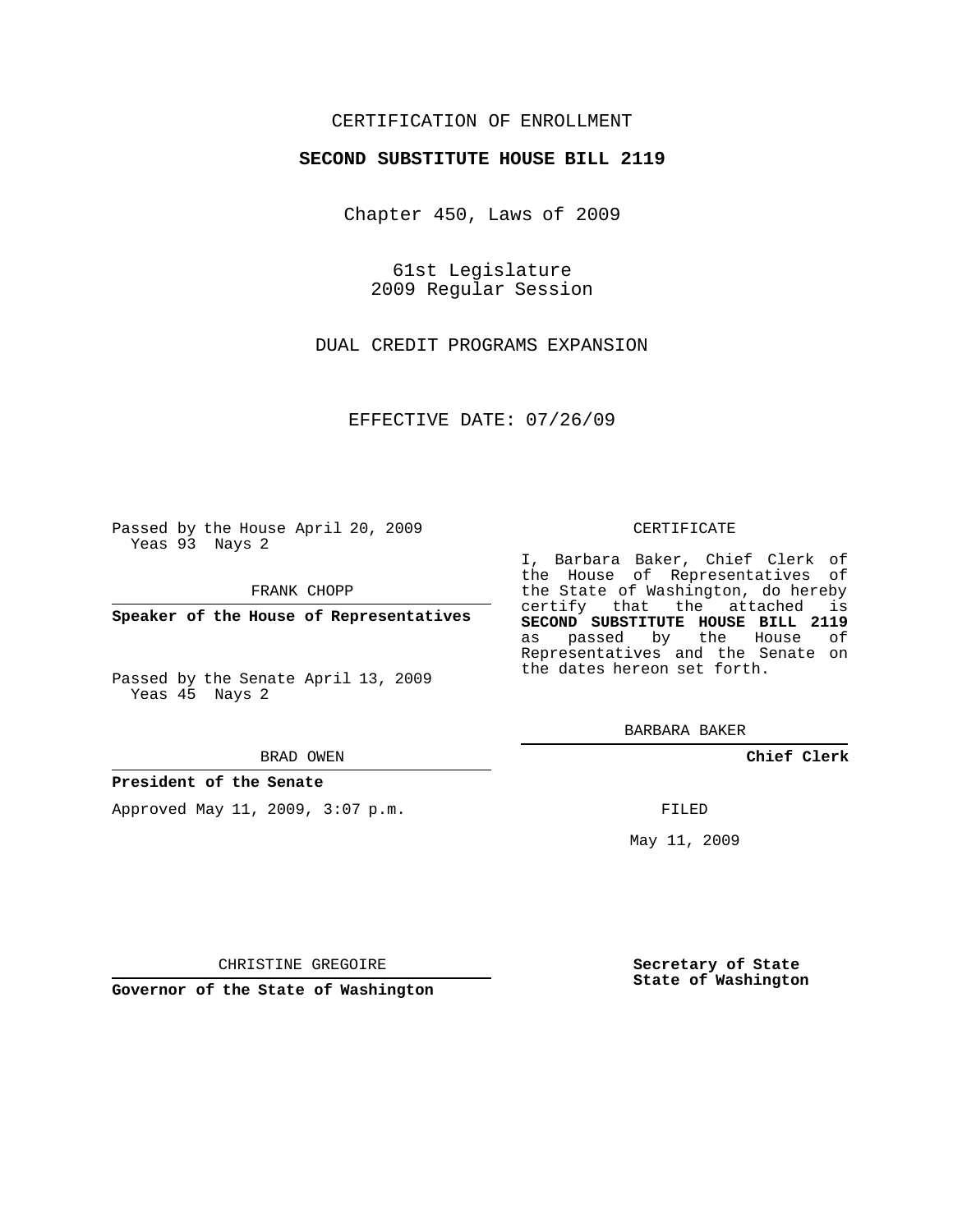# **SECOND SUBSTITUTE HOUSE BILL 2119** \_\_\_\_\_\_\_\_\_\_\_\_\_\_\_\_\_\_\_\_\_\_\_\_\_\_\_\_\_\_\_\_\_\_\_\_\_\_\_\_\_\_\_\_\_

\_\_\_\_\_\_\_\_\_\_\_\_\_\_\_\_\_\_\_\_\_\_\_\_\_\_\_\_\_\_\_\_\_\_\_\_\_\_\_\_\_\_\_\_\_

### AS AMENDED BY THE SENATE

Passed Legislature - 2009 Regular Session

**State of Washington 61st Legislature 2009 Regular Session By** House Ways & Means (originally sponsored by Representatives Wallace, Carlyle, Sullivan, Morrell, Quall, Santos, and Ormsby)

READ FIRST TIME 03/10/09.

 AN ACT Relating to expanding dual credit opportunities; amending RCW 28A.225.290, 28A.600.160, 28A.600.300, and 28A.600.310; adding new sections to chapter 28A.600 RCW; and creating a new section.

BE IT ENACTED BY THE LEGISLATURE OF THE STATE OF WASHINGTON:

 NEW SECTION. **Sec. 1.** (1) The legislature finds that the economy of the state of Washington requires a well-prepared workforce. To meet the need, more Washington students need to be prepared for postsecondary education and training. Further, the personal enrichment and success of Washington citizens increasingly relies on their ability to use the state's postsecondary education and training system. To accomplish those ends, the legislature desires to increase the number of students who begin earning college credits while still in high school.

 (2) The legislature further finds that dual credit programs introduce students to college-level work, provide a jump start on getting a college degree, and, perhaps most importantly, show students that they can succeed in college. Dual credit programs also provide another avenue of student financial aid, since many programs are offered for little or no cost to students.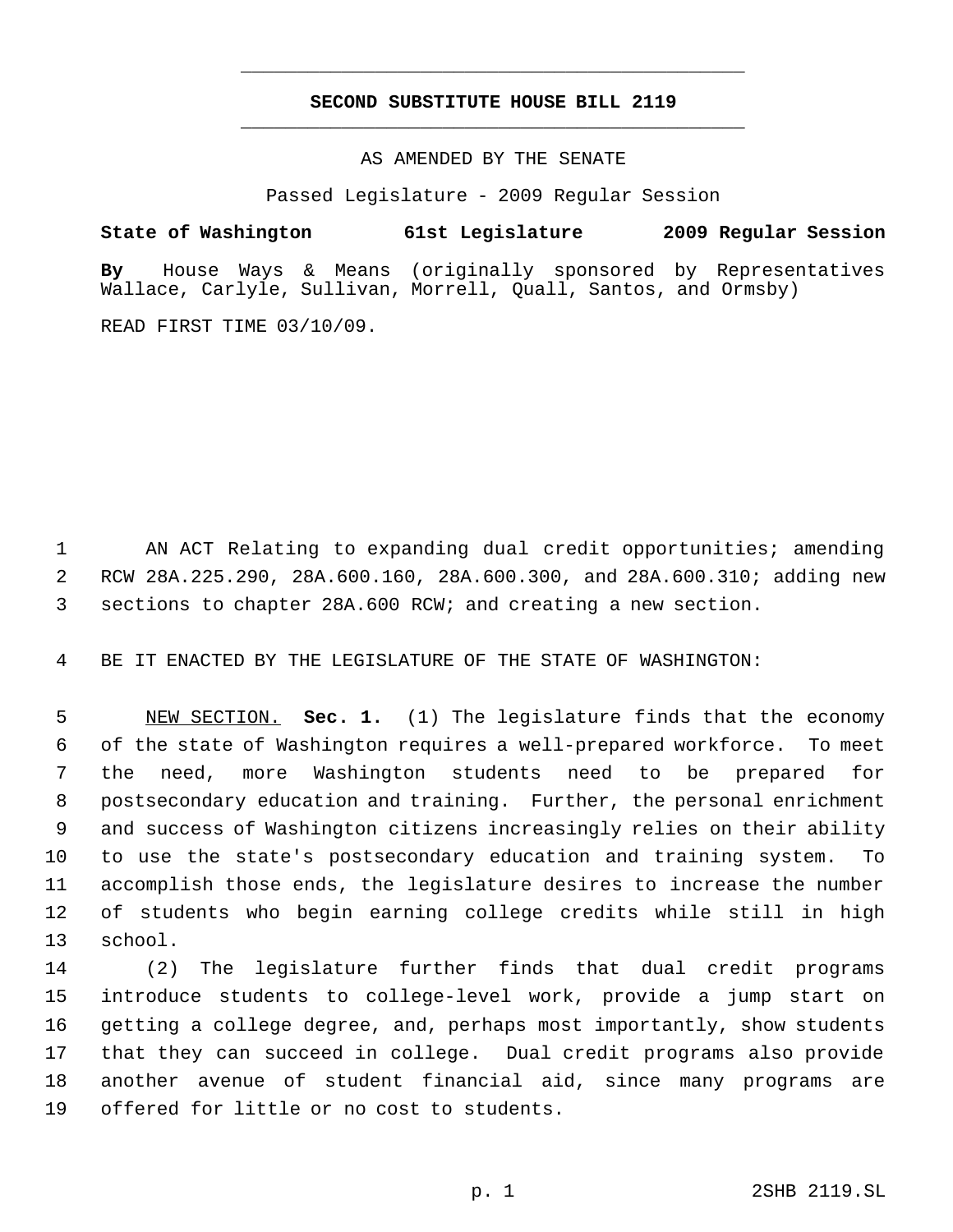(3) The legislature also finds that students must be provided a choice when selecting a dual credit program that is right for them. Options should be available for the student who wants to learn on a college campus and the student who wants to stay at the high school and take college-level courses. Options must also be available for the hands-on learner who seeks to complete an apprenticeship program.

 (4) The legislature intends to blur the line between high school and college by articulating a vision to dramatically increase participation in dual credit programs. It is for this reason that the legislature should call on all education stakeholders to come together to coordinate resources, track outcomes, and improve program availability.

 (5) The legislature further intends to provide high schools, colleges, and universities with a set of tools for growing and coordinating dual credit programs. Institutions should be given some flexibility in determining the best methods to secure long-term, ample financial support for these programs, while students should be given some help in offsetting instructional costs.

 NEW SECTION. **Sec. 2.** A new section is added to chapter 28A.600 RCW to read as follows:

 (1) The office of the superintendent of public instruction, in collaboration with the state board for community and technical colleges, the Washington state apprenticeship and training council, the workforce training and education coordinating board, the higher education coordinating board, and the public baccalaureate institutions, shall report by September 1, 2010, and annually thereafter to the education and higher education committees of the legislature regarding participation in dual credit programs. The report shall include:

 (a) Data about student participation rates and academic performance including but not limited to running start, college in the high school, tech prep, international baccalaureate, advanced placement, and running start for the trades;

 (b) Data on the total unduplicated head count of students enrolled in at least one dual credit program course; and

(c) The percentage of students who enrolled in at least one dual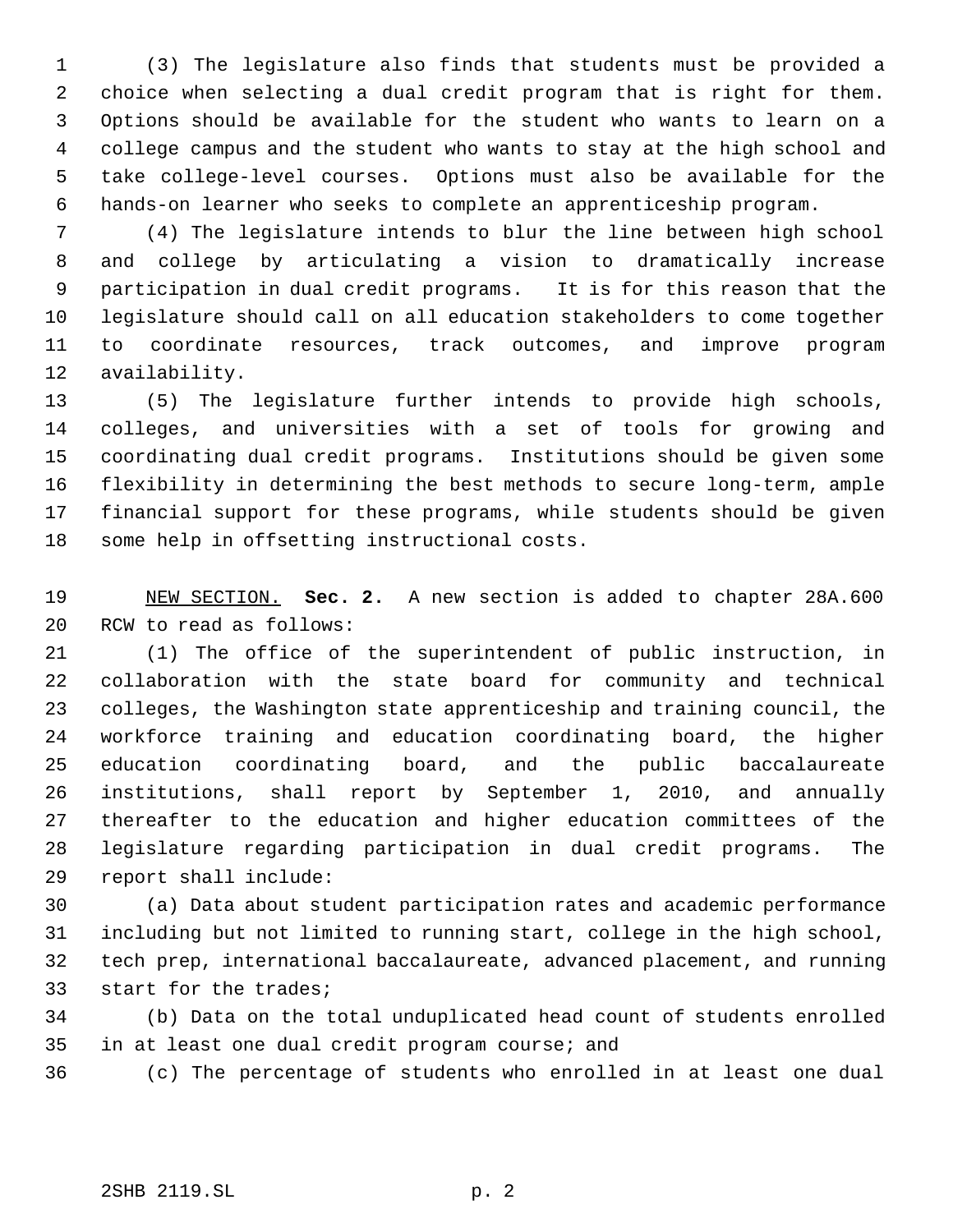credit program as percent of all students enrolled in grades nine through twelve.

 (2) Data on student participation shall be disaggregated by race, ethnicity, gender, and receipt of free or reduced-price lunch.

 NEW SECTION. **Sec. 3.** A new section is added to chapter 28A.600 RCW to read as follows:

 (1) The superintendent of public instruction, the state board for community and technical colleges, the higher education coordinating board, and the public baccalaureate institutions shall jointly develop and each adopt rules governing the college in the high school program. The association of Washington school principals shall be consulted during the rules development. The rules shall be written to encourage the maximum use of the program and may not narrow or limit the enrollment options.

 (2) College in the high school programs shall each be governed by a local contract between the district and the institution of higher education, in compliance with the guidelines adopted by the superintendent of public instruction, the state board for community and technical colleges, and the public baccalaureate institutions.

 (3) The college in the high school program must include the provisions in this subsection.

 (a) The high school and institution of higher education together shall define the criteria for student eligibility. The institution of higher education may charge tuition fees to participating students.

 (b) School districts shall report no student for more than one full-time equivalent including college in the high school courses.

 (c) The funds received by the institution of higher education may not be deemed tuition or operating fees and may be retained by the institution of higher education.

 (d) Enrollment information on persons registered under this section must be maintained by the institution of higher education separately from other enrollment information and may not be included in official enrollment reports, nor may such persons be considered in any enrollment statistics that would affect higher education budgetary determinations.

 (e) A school district must grant high school credit to a student enrolled in a program course if the student successfully completes the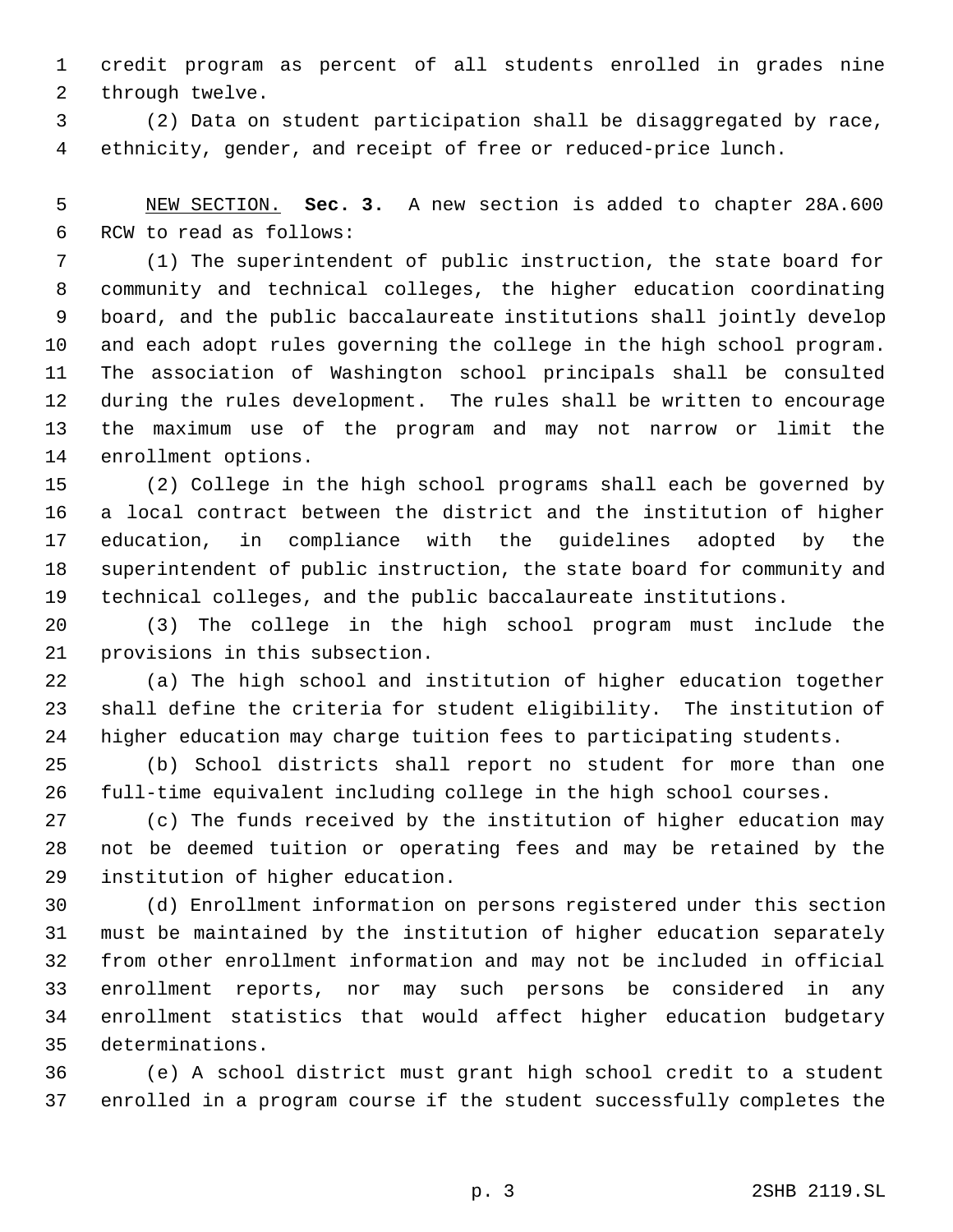course. If no comparable course is offered by the school district, the school district superintendent shall determine how many credits to award for the course. The determination shall be made in writing before the student enrolls in the course. The credits shall be applied toward graduation requirements and subject area requirements. Evidence of successful completion of each program course shall be included in the student's secondary school records and transcript.

 (f) An institution of higher education must grant college credit to a student enrolled in a program course if the student successfully completes the course. The college credit shall be applied toward general education requirements or major requirements. If no comparable course is offered by the college, the institution of higher education at which the teacher of the program course is employed shall determine how many credits to award for the course and whether the course fulfills general education or major requirements. Evidence of successful completion of each program course must be included in the student's college transcript.

 (g) Eleventh and twelfth grade students or students who have not yet received a high school diploma or its equivalent and are eligible to be in the eleventh or twelfth grades may participate in the college in the high school program.

 (h) Participating school districts must provide general information about the college in the high school program to all students in grades ten, eleven, and twelve and to the parents and guardians of those students.

 (i) Full-time and part-time faculty at institutions of higher education, including adjunct faculty, are eligible to teach program courses.

 (4) The definitions in this subsection apply throughout this section.

 (a) "Institution of higher education" has the meaning in RCW 28B.10.016 and also includes a public tribal college located in Washington and accredited by the Northwest commission on colleges and universities or another accrediting association recognized by the United States department of education.

 (b) "Program course" means a college course offered in a high school under the college in the high school program.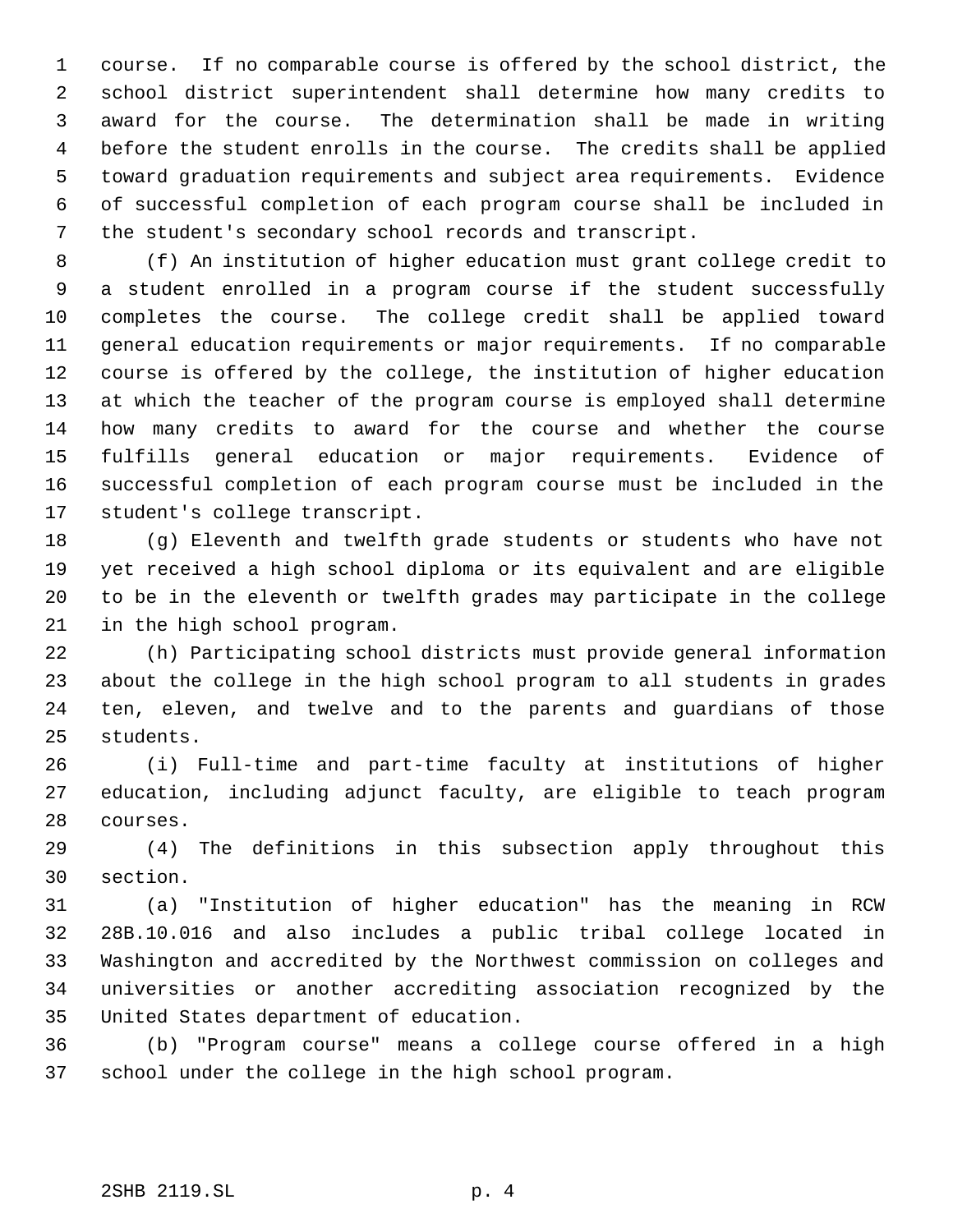NEW SECTION. **Sec. 4.** A new section is added to chapter 28A.600 RCW to read as follows:

 The superintendent of public instruction and the higher education coordinating board shall develop advising guidelines to assure that students and parents understand that college credits earned in high school dual credit programs may impact eligibility for financial aid.

 **Sec. 5.** RCW 28A.225.290 and 1990 1st ex.s. c 9 s 207 are each amended to read as follows:

 (1) The superintendent of public instruction shall prepare and annually distribute an information booklet outlining parents' and guardians' enrollment options for their children.

 (2) Before the 1991-92 school year, the booklet shall be distributed to all school districts by the office of the superintendent of public instruction. School districts shall have a copy of the information booklet available for public inspection at each school in the district, at the district office, and in public libraries.

(3) The booklet shall include:

 (a) Information about enrollment options and program opportunities, including but not limited to programs in RCW 28A.225.220, 28A.185.040, 28A.225.200 through 28A.225.215, 28A.225.230 through 28A.225.250, ((28A.175.090,)) 28A.340.010 through 28A.340.070 (small high school cooperative projects), and 28A.335.160.

23 (b) Information about the running start ((- community college or vocational-technical institute)) choice program under RCW 28A.600.300 25 through ((28A.600.395)) 28A.600.400; and

 (c) Information about the seventh and eighth grade choice program under RCW 28A.230.090.

 **Sec. 6.** RCW 28A.600.160 and 1998 c 225 s 2 are each amended to read as follows:

 Any middle school, junior high school, or high school using educational pathways shall ensure that all participating students will continue to have access to the courses and instruction necessary to meet admission requirements at baccalaureate institutions. Students shall be allowed to enter the educational pathway of their choice. Before accepting a student into an educational pathway, the school shall inform the student's parent of the pathway chosen, the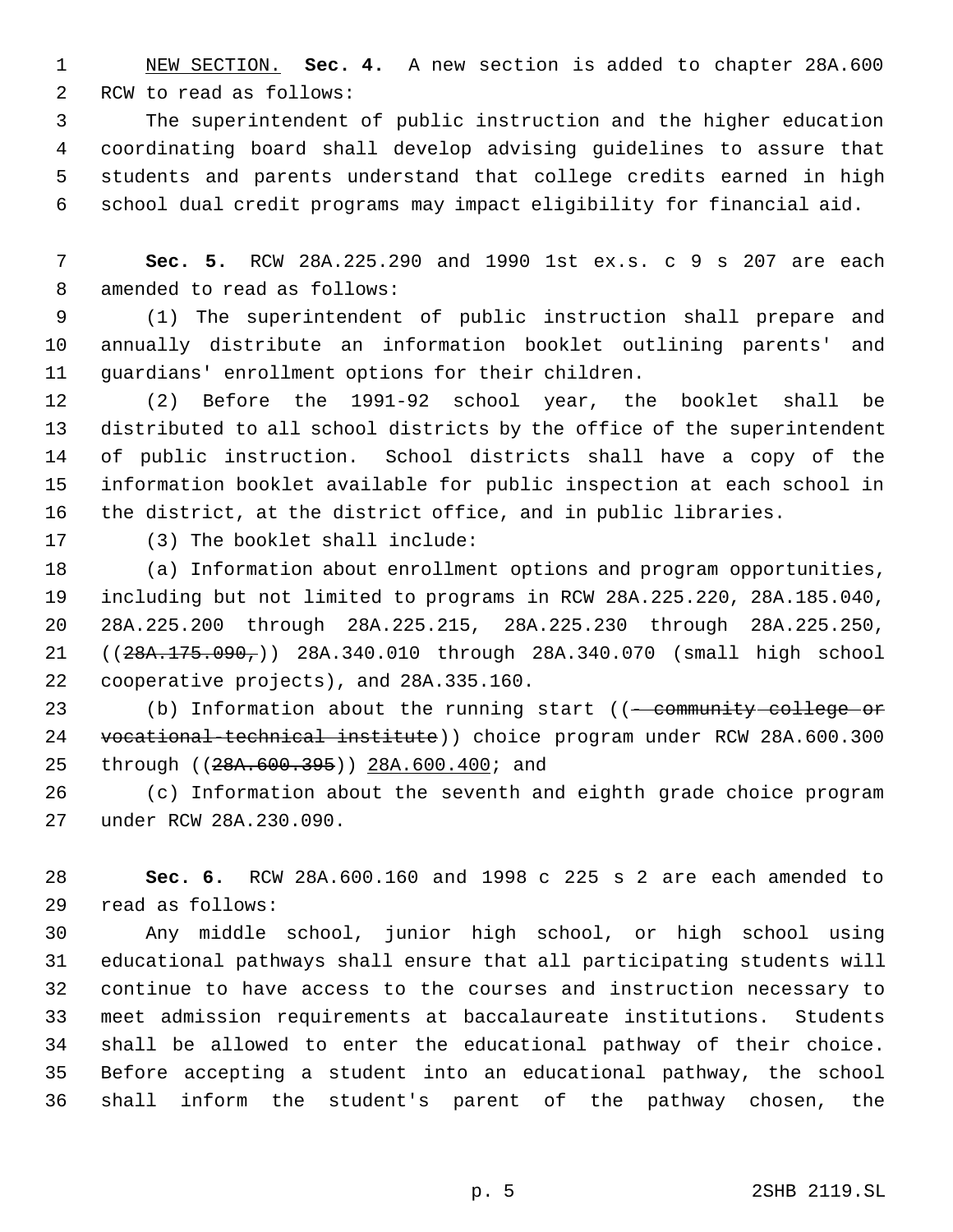opportunities available to the student through the pathway, and the career objectives the student will have exposure to while pursuing the pathway. Parents and students dissatisfied with the opportunities available through the selected educational pathway shall be provided with the opportunity to transfer the student to any other pathway provided in the school. Schools may not develop educational pathways that retain students in high school beyond the date they are eligible to graduate, and may not require students who transfer between pathways to complete pathway requirements beyond the date the student is eligible to graduate. Educational pathways may include, but are not 11 limited to, programs such as ((work-based)) worksite learning, 12 ((school-to-work transition)) internships, tech prep, ((vocational-)) 13 career and technical education, running start, college in the high school, running start for the trades, and preparation for technical college, community college, or university education.

 **Sec. 7.** RCW 28A.600.300 and 2005 c 207 s 5 are each amended to read as follows:

 (1) The program established in this section through RCW 28A.600.400 19 shall be known as the running start program.

 (2) For the purposes of RCW 28A.600.310 through 28A.600.400, "participating institution of higher education" or "institution of higher education" means:

23  $((+1))$  (a) A community or technical college as defined in RCW 28B.50.030;

 $((+2))$  (b) A public tribal college located in Washington and accredited by the northwest commission on colleges and universities or another accrediting association recognized by the United States department of education; and

 $((+3))$   $(c)$  Central Washington University, Eastern Washington University, Washington State University, and The Evergreen State College, if the institution's governing board decides to participate in the program in RCW 28A.600.310 through 28A.600.400.

 **Sec. 8.** RCW 28A.600.310 and 2005 c 125 s 1 are each amended to read as follows:

 (1) Eleventh and twelfth grade students or students who have not yet received the credits required for the award of a high school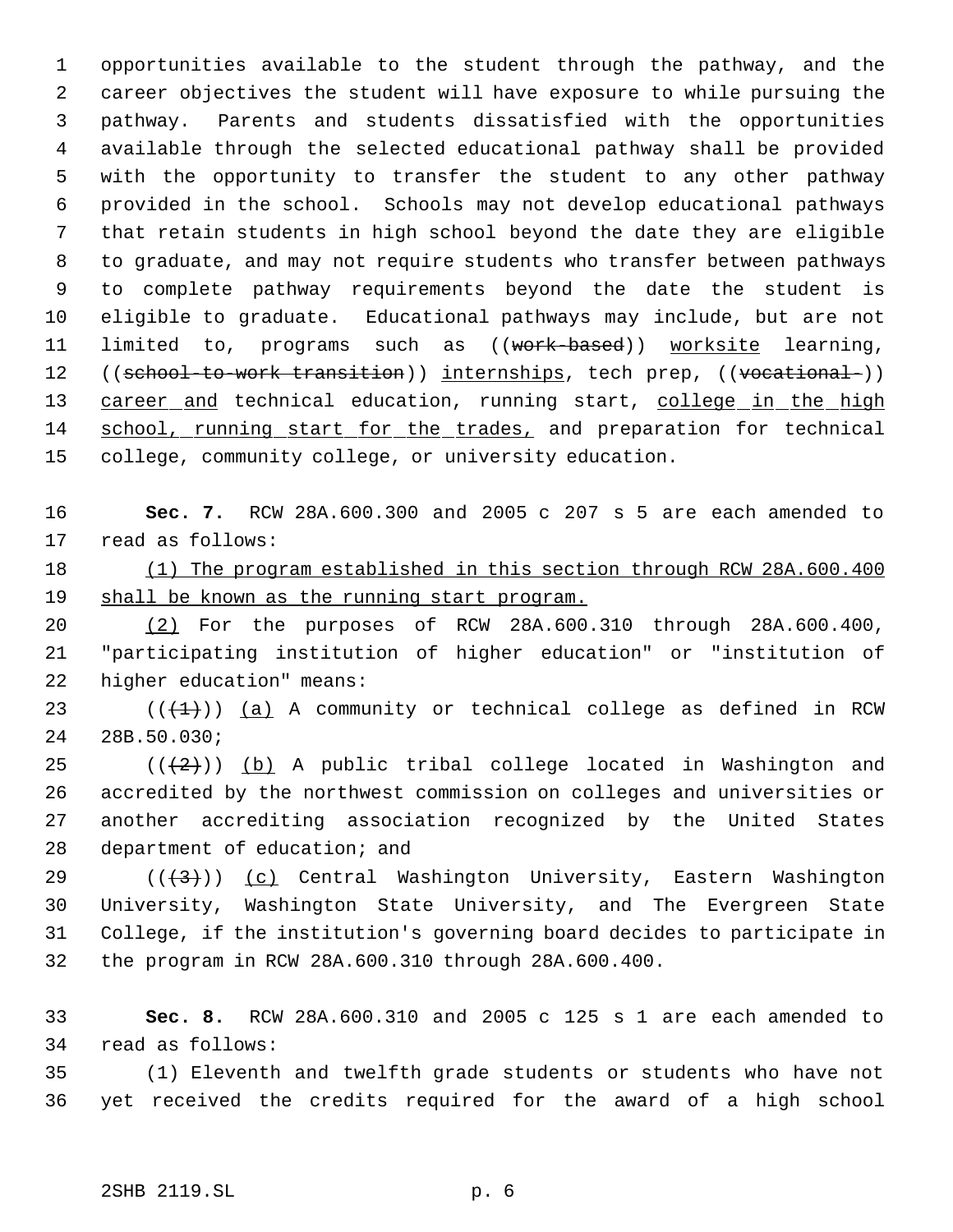diploma and are eligible to be in the eleventh or twelfth grades may apply to a participating institution of higher education to enroll in courses or programs offered by the institution of higher education. A student receiving home-based instruction enrolling in a public high school for the sole purpose of participating in courses or programs offered by institutions of higher education shall not be counted by the school district in any required state or federal accountability reporting if the student's parents or guardians filed a declaration of intent to provide home-based instruction and the student received home- based instruction during the school year before the school year in which the student intends to participate in courses or programs offered by the institution of higher education. Students receiving home-based instruction under chapter 28A.200 RCW and students attending private schools approved under chapter 28A.195 RCW shall not be required to meet the student learning goals, obtain a certificate of academic achievement or a certificate of individual achievement to graduate from high school, or to master the essential academic learning requirements. However, students are eligible to enroll in courses or programs in participating universities only if the board of directors of the student's school district has decided to participate in the program. Participating institutions of higher education, in consultation with school districts, may establish admission standards for these students. If the institution of higher education accepts a secondary school pupil for enrollment under this section, the institution of higher education shall send written notice to the pupil and the pupil's school district within ten days of acceptance. The notice shall indicate the course and hours of enrollment for that pupil.

28 (2) In lieu of tuition and fees, as defined in RCW 28B.15.020 and 29 28B.15.041, running start students shall pay to the community or technical college all other mandatory fees as established by each community or technical college; and all other institutions of higher education operating a running start program may charge technology fees. The fees charged shall be prorated based on credit load.

 (3) The institutions of higher education must make available fee waivers for low-income running start students. Each institution must establish a written policy for the determination of low-income students before offering the fee waiver. A student shall be considered low income and eligible for a fee waiver upon proof that the student is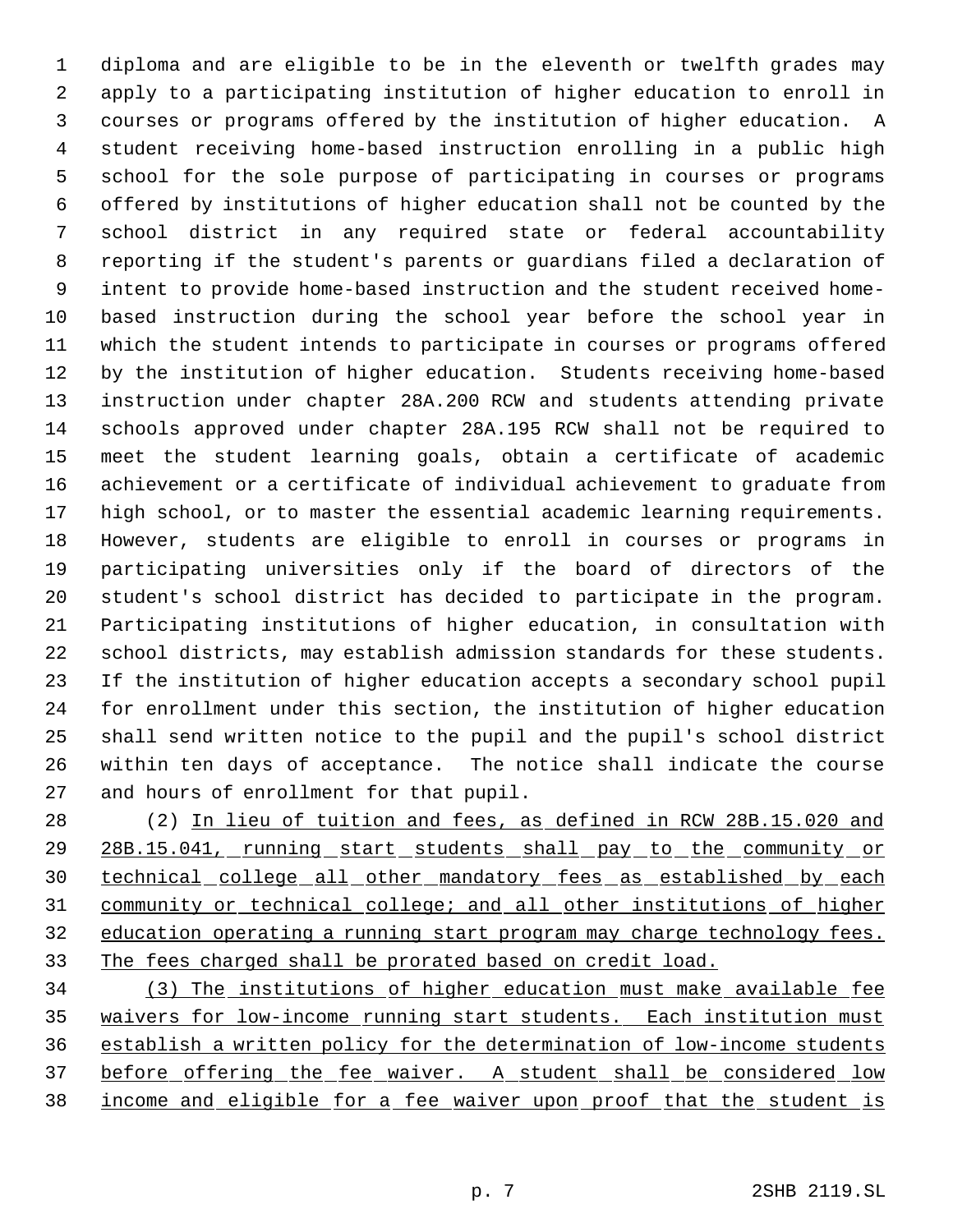currently qualified to receive free or reduced-price lunch. Acceptable documentation of low-income status may also include, but is not limited to, documentation that a student has been deemed eligible for free or 4 reduced-price lunches in the last five years, or other criteria established in the institution's policy.

 (4) The pupil's school district shall transmit to the institution of higher education an amount per each full-time equivalent college student at statewide uniform rates for vocational and nonvocational students. The superintendent of public instruction shall separately calculate and allocate moneys appropriated for basic education under RCW 28A.150.260 to school districts for purposes of making such payments and for granting school districts seven percent thereof to offset program related costs. The calculations and allocations shall be based upon the estimated statewide annual average per full-time equivalent high school student allocations under RCW 28A.150.260, excluding small high school enhancements, and applicable rules adopted under chapter 34.05 RCW. The superintendent of public instruction, the higher education coordinating board, and the state board for community and technical colleges shall consult on the calculation and 20 distribution of the funds. ((The institution of higher education shall 21 not require the pupil to pay any other fees.)) The funds received by the institution of higher education from the school district shall not be deemed tuition or operating fees and may be retained by the institution of higher education. A student enrolled under this 25 subsection shall  $((not))$  be counted for the purpose of  $((determining$ 26 any)) meeting enrollment ((restrictions-imposed-by-the-state-on-the 27 institution of higher education)) targets in accordance with terms and conditions specified in the omnibus appropriations act.

 (5) The state board for community and technical colleges, in collaboration with the other institutions of higher education that 31 participate in the running start program and the office of the 32 superintendent of public instruction, shall identify, assess, and report on alternatives for providing ongoing and adequate financial support for the program. Such alternatives shall include but are not 35 limited to student tuition, increased support from local school districts, and reallocation of existing state financial support among 37 the community and technical college system to account for differential 38 running start enrollment levels and impacts. The state board for